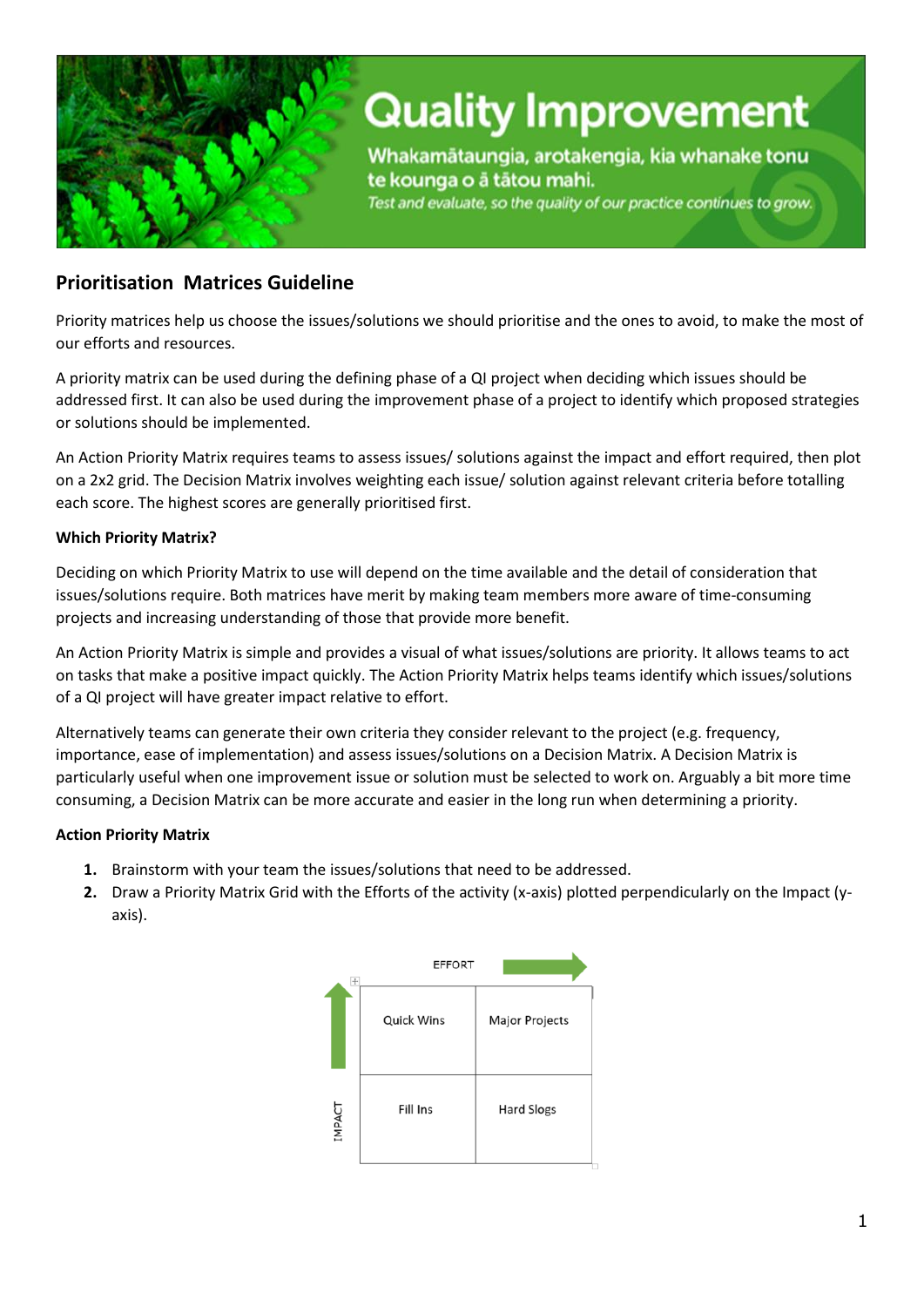

## **Quality Improvement**

Whakamātaungia, arotakengia, kia whanake tonu te kounga o å tåtou mahi.

Test and evaluate, so the quality of our practice continues to grow.

- **3.** Write each issue/ solution identified on Post-It notes and score them for *impact* (0=no impact, 10= maximum impact) and **effort** required (0 = no real effort, 10 = a major effort).
- **4.** Tally the scores for each issue/solution.
- **5.** Plot each issue/solution (Post-it) on your 2×2 matrix. For example, activities that score highly for both impact and effort will sit in the top right quadrant, those that have a middle score (e.g. 6) for impact but low in effort (e.g. 2) would sit in the lower part of the top left quadrant.
- **6.** Prioritise the issues/solutions appropriately, and outsource or eliminate the hard-slogs.

**"Quick Wins" = High impact, low effort**

Quick Wins are activities that require little effort but create the most value or have the most impact. These activities or projects have the highest priority and teams should focus as much time as possible on them.

**"Major Projects" = High impact, high effort**

Major Projects are also activities which create a lot of value, but unlike Quick Wins they also require teams to put a lot of time and effort into them. These types of projects are second on the priority hierarchy. Major Projects can take a lot of time and energy so plan for enough time on a regular basis to do these tasks.

**"Fill Ins" = Low impact, low effort**

Fill Ins are activities that require little effort but their outcomes also don't leave a big impact. This is why teams should only do these tasks if there is time. Often 'fill ins' can stagnate activities with a higher priority. Consider delegating or outsourcing these tasks to another team or individual if possible.

#### **"Hard Slogs" = Low impact, high effort**

As the name already indicates, the Hard Slogs (or "thankless tasks") require a lot of effort but have a comparably low impact. If possible outsource these tasks to experts or consider dropping.

**Tip:** Use common sense to interpret the lines that separate the four quadrants. There's only a small difference between a 4.9 impact activity defined as a "Hard Slog" and a 5.1 impact task defined as a "Major Project."

#### **The Decision Matrix**

- **1.** Brainstorm with your team the issues/solutions that need to be addressed.
- **2.** Develop evaluation criteria that are important for the listed issues /solutions generated from your team brainstorming session. Examples of typical criteria include:
	- a. **Frequency:** How frequent is the problem? Does it occur often or only on rare occasions?
	- b. **Importance:** From the point of view of service users, what are the most important issues? What are the issues the team wants to resolve?
	- c. **Low cost**
	- d. **Potential Benefits**